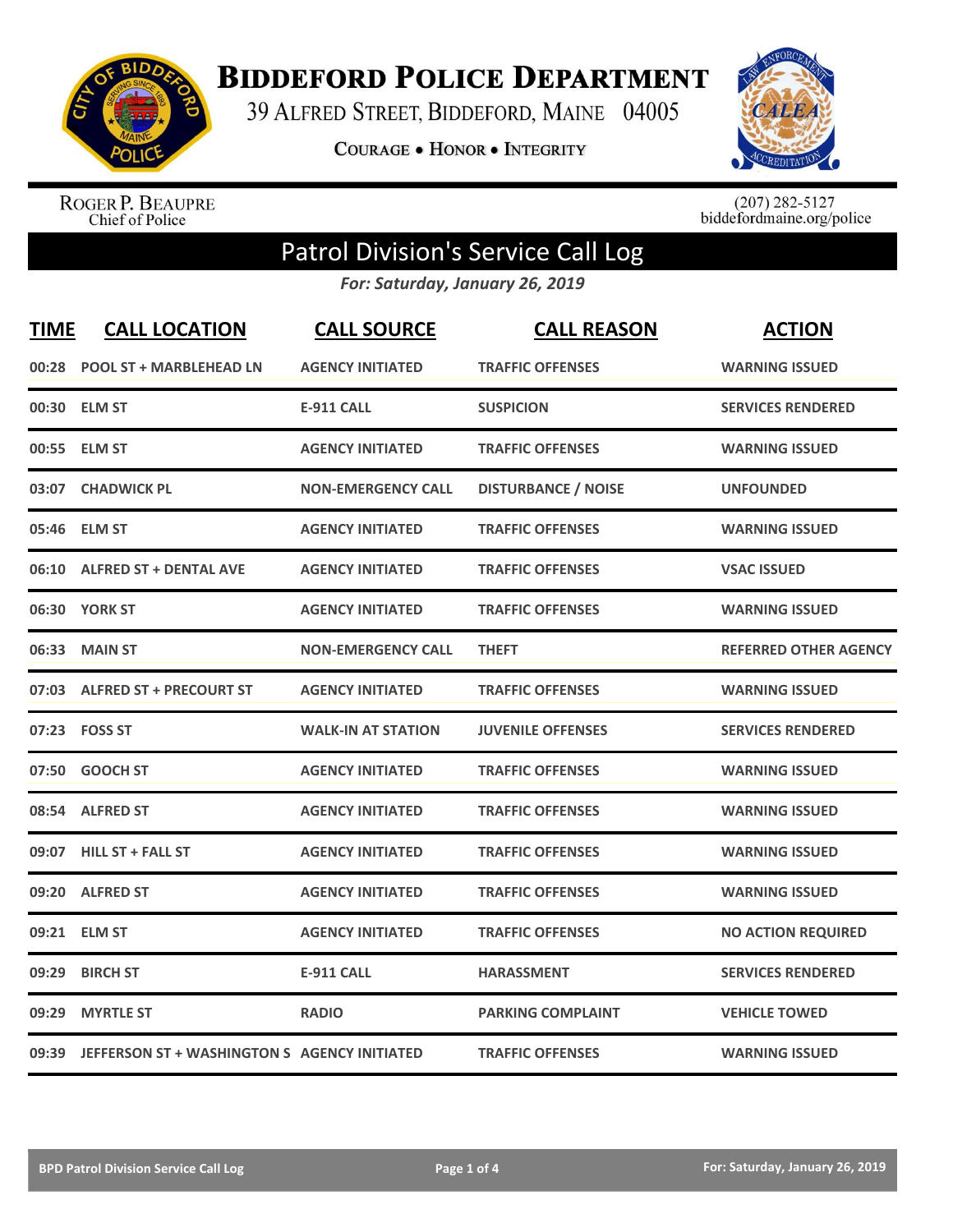## **TIME CALL LOCATION CALL SOURCE CALL REASON ACTION**

|       | 10:07 SPRUCE ST                                                                                | <b>AGENCY INITIATED</b>   | <b>WARRANT ARREST</b>              | <b>ARREST(S) MADE</b>     |  |
|-------|------------------------------------------------------------------------------------------------|---------------------------|------------------------------------|---------------------------|--|
|       | OFFENDER: JODY ANN AUGER  AGE: 45  RESIDENT OF: BIDDEFORD, ME<br><b>CHARGE: WARRANT ARREST</b> |                           |                                    |                           |  |
|       |                                                                                                |                           |                                    |                           |  |
|       | 10:09 ANDREWS RD                                                                               | <b>E-911 CALL</b>         | 911 MISUSE                         | <b>NO ACTION REQUIRED</b> |  |
|       | 10:41 CATHEDRAL OAKS DR                                                                        | <b>NON-EMERGENCY CALL</b> | <b>CRIMINAL MISCHIEF</b>           | <b>UNFOUNDED</b>          |  |
|       | 10:49 CLEARVIEW DR                                                                             | <b>NON-EMERGENCY CALL</b> | <b>CRIMINAL MISCHIEF</b>           | <b>REPORT TAKEN</b>       |  |
|       | 10:51 FOGG AVE                                                                                 | <b>AGENCY INITIATED</b>   | <b>ANIMAL COMPLAINT</b>            | <b>WARNING ISSUED</b>     |  |
|       | 11:00 ALFRED ST                                                                                | <b>AGENCY INITIATED</b>   | <b>TRAFFIC OFFENSES</b>            | <b>WARNING ISSUED</b>     |  |
|       | 11:11 PRECOURT ST + MOUNTAIN RD                                                                | <b>AGENCY INITIATED</b>   | <b>TRAFFIC OFFENSES</b>            | <b>WARNING ISSUED</b>     |  |
|       | 11:25 ALFRED ST                                                                                | <b>NON-EMERGENCY CALL</b> | <b>TRESPASSING</b>                 | <b>SERVICES RENDERED</b>  |  |
|       | 11:30 SUMMER ST                                                                                | <b>NON-EMERGENCY CALL</b> | <b>DISTURBANCE / CRIM MISCHIEF</b> | <b>SERVICES RENDERED</b>  |  |
|       | 11:36 ALFRED ST                                                                                | <b>NON-EMERGENCY CALL</b> | <b>COURT ORDERED CHECK IN</b>      | <b>SERVICES RENDERED</b>  |  |
| 11:53 | <b>MEETINGHOUSE RD</b>                                                                         | <b>NON-EMERGENCY CALL</b> | <b>JUVENILE OFFENSES</b>           | <b>SERVICES RENDERED</b>  |  |
|       | <b>12:00 HILL ST</b>                                                                           | <b>NON-EMERGENCY CALL</b> | <b>ANIMAL COMPLAINT</b>            | <b>SERVICES RENDERED</b>  |  |
|       | 12:11 STATE ST                                                                                 | <b>WALK-IN AT STATION</b> | <b>SUSPICION</b>                   | <b>REPORT TAKEN</b>       |  |
|       | 13:15 ALFRED ST                                                                                | <b>NON-EMERGENCY CALL</b> | <b>PAPERWORK</b>                   | <b>PAPERWORK SERVED</b>   |  |
|       | 14:05 ALFRED ST + MYRTLE ST                                                                    | <b>AGENCY INITIATED</b>   | <b>TRAFFIC OFFENSES</b>            | <b>WARNING ISSUED</b>     |  |
| 14:50 | <b>MARINER WAY</b>                                                                             | <b>NON-EMERGENCY CALL</b> | <b>DISABLED VEHICLE</b>            | <b>NEGATIVE CONTACT</b>   |  |
|       | 15:13 SOUTH ST + KOSSUTH ST                                                                    | <b>AGENCY INITIATED</b>   | <b>TRAFFIC OFFENSES</b>            | <b>WARNING ISSUED</b>     |  |
|       | 15:21 ALFRED ST + RAY ST                                                                       | <b>AGENCY INITIATED</b>   | <b>TRAFFIC OFFENSES</b>            | <b>WARNING ISSUED</b>     |  |
|       | 15:28 ALFRED ST + SUMMER ST                                                                    | <b>AGENCY INITIATED</b>   | <b>TRAFFIC OFFENSES</b>            | <b>WARNING ISSUED</b>     |  |
|       | 15:33 MAY ST + DARTMOUTH ST                                                                    | <b>AGENCY INITIATED</b>   | <b>TRAFFIC OFFENSES</b>            | <b>WARNING ISSUED</b>     |  |
|       | 15:35 ALFRED ST + CLARK ST                                                                     | <b>AGENCY INITIATED</b>   | <b>TRAFFIC OFFENSES</b>            | <b>WARNING ISSUED</b>     |  |
|       | 15:41 MAY ST + DARTMOUTH ST                                                                    | <b>AGENCY INITIATED</b>   | <b>TRAFFIC OFFENSES</b>            | <b>WARNING ISSUED</b>     |  |
|       | 15:41 ALFRED ST + RAY ST                                                                       | <b>AGENCY INITIATED</b>   | <b>TRAFFIC OFFENSES</b>            | <b>WARNING ISSUED</b>     |  |
|       | 15:42 POOL ST + LAFAYETTE ST                                                                   | <b>AGENCY INITIATED</b>   | <b>TRAFFIC OFFENSES</b>            | <b>WARNING ISSUED</b>     |  |
|       | 15:47 ALFRED ST + RAY ST                                                                       | <b>AGENCY INITIATED</b>   | <b>TRAFFIC OFFENSES</b>            | <b>VSAC ISSUED</b>        |  |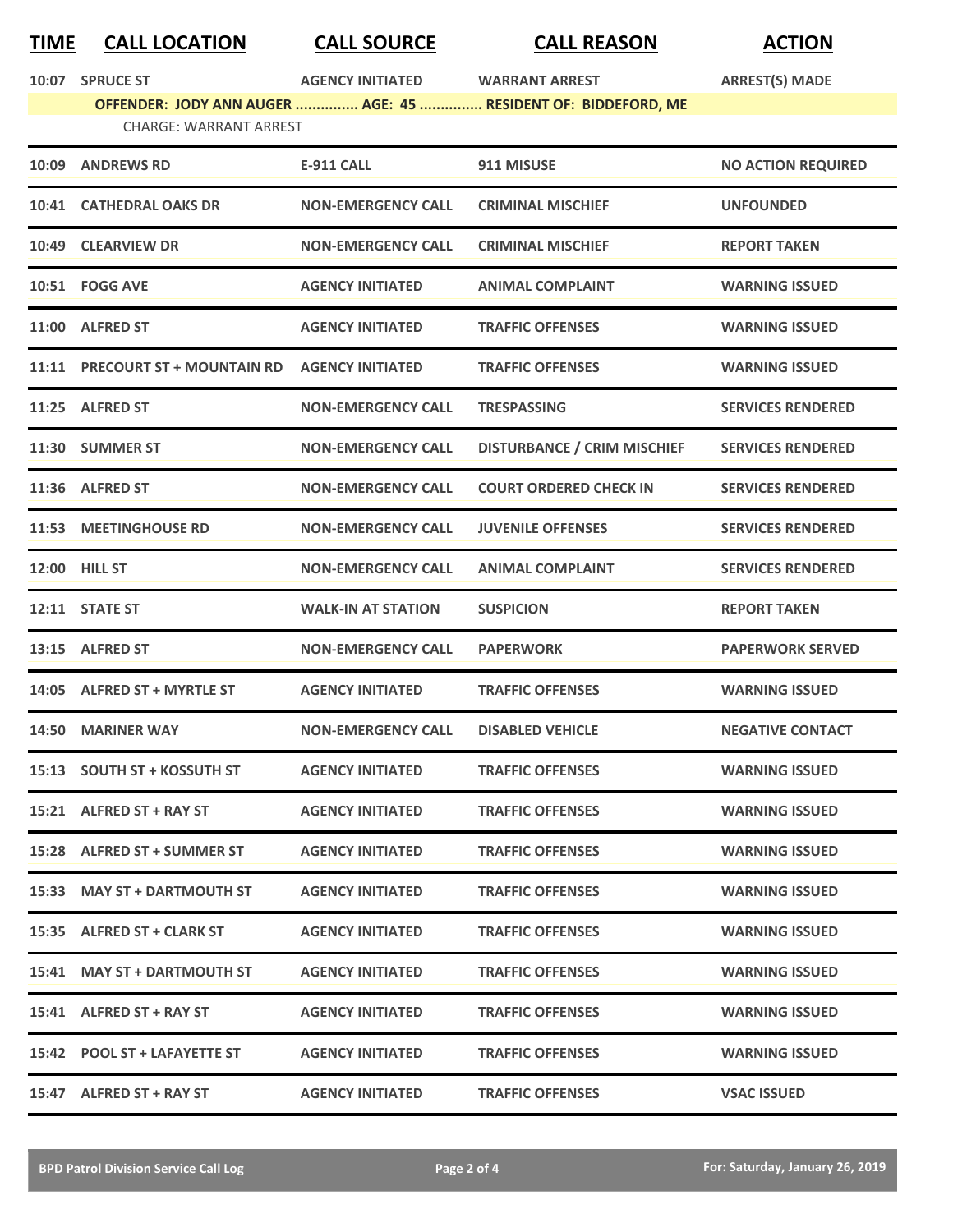| <b>TIME</b> | <b>CALL LOCATION</b>                                                                                           | <b>CALL SOURCE</b>        | <b>CALL REASON</b>                                                       | <b>ACTION</b>            |  |
|-------------|----------------------------------------------------------------------------------------------------------------|---------------------------|--------------------------------------------------------------------------|--------------------------|--|
|             | 15:49 BRADBURY ST                                                                                              | <b>NON-EMERGENCY CALL</b> | <b>CIVIL COMPLAINT</b>                                                   | <b>SERVICES RENDERED</b> |  |
|             | <b>15:52 MEDICAL CENTER DR</b>                                                                                 | <b>E-911 CALL</b>         | 911 MISUSE                                                               | <b>SERVICES RENDERED</b> |  |
|             | 15:55 MAIN ST + LUNT ST                                                                                        | <b>AGENCY INITIATED</b>   | <b>TRAFFIC OFFENSES</b>                                                  | <b>VSAC ISSUED</b>       |  |
|             | 15:56 ALFRED ST + SHOPS WAY                                                                                    | <b>AGENCY INITIATED</b>   | <b>TRAFFIC OFFENSES</b>                                                  | <b>VSAC ISSUED</b>       |  |
|             | 15:56 ALFRED ST                                                                                                | <b>WALK-IN AT STATION</b> | <b>COURT ORDERED CHECK IN</b>                                            | <b>SERVICES RENDERED</b> |  |
|             | 15:59 ADAMS ST + JEFFERSON ST                                                                                  | <b>AGENCY INITIATED</b>   | <b>TRAFFIC OFFENSES</b>                                                  | <b>VSAC ISSUED</b>       |  |
|             | 16:09 POOL ST                                                                                                  | <b>NON-EMERGENCY CALL</b> | <b>ARTICLES LOST/FOUND</b>                                               | <b>SERVICES RENDERED</b> |  |
|             | 16:17 ALFRED ST + MEDICAL CENTER D AGENCY INITIATED                                                            |                           | <b>TRAFFIC OFFENSES</b>                                                  | <b>WARNING ISSUED</b>    |  |
|             | 16:17 MAY ST + YALE ST                                                                                         | <b>AGENCY INITIATED</b>   | <b>TRAFFIC OFFENSES</b>                                                  | <b>WARNING ISSUED</b>    |  |
|             | 16:18 BRISTOL ST                                                                                               |                           | AGENCY INITIATED OPERATING UNDER INFLUENCE                               | <b>ARREST(S) MADE</b>    |  |
|             | CHARGE: OUI (ALCOHOL)-NO TEST                                                                                  |                           | OFFENDER: DCHRISTA MANGAR  AGE: 50  RESIDENT OF: BIDDEFORD, ME           |                          |  |
|             |                                                                                                                | <b>AGENCY INITIATED</b>   |                                                                          | <b>WARNING ISSUED</b>    |  |
|             | 16:30 ALFRED ST + MAY ST                                                                                       |                           | <b>TRAFFIC OFFENSES</b>                                                  |                          |  |
|             | 16:31 HILL ST + CHAPPELLFIELD OAKS AGENCY INITIATED                                                            |                           | <b>TRAFFIC OFFENSES</b>                                                  | <b>VSAC ISSUED</b>       |  |
|             | <b>16:36 BRADBURY ST</b>                                                                                       | <b>E-911 CALL</b>         | <b>CIVIL COMPLAINT</b>                                                   | <b>WARNING ISSUED</b>    |  |
|             | 16:37 RIVER RD                                                                                                 | <b>AGENCY INITIATED</b>   | <b>TRAFFIC OFFENSES</b>                                                  | <b>WARNING ISSUED</b>    |  |
|             | 16:59 ELM ST                                                                                                   | <b>AGENCY INITIATED</b>   | <b>TRAFFIC OFFENSES</b>                                                  | <b>WARNING ISSUED</b>    |  |
|             | 16:59 MAIN ST + MT PLEASANT ST                                                                                 | <b>AGENCY INITIATED</b>   | <b>TRAFFIC OFFENSES</b>                                                  | <b>WARNING ISSUED</b>    |  |
|             | 18:01  FOSS ST                                                                                                 | <b>NON-EMERGENCY CALL</b> | <b>SUSPICION</b>                                                         | <b>SERVICES RENDERED</b> |  |
|             | 18:02 SOUTH ST                                                                                                 | <b>AGENCY INITIATED</b>   | <b>TRAFFIC OFFENSES</b>                                                  | <b>WARNING ISSUED</b>    |  |
|             | <b>18:07 BRADBURY ST</b>                                                                                       | <b>NON-EMERGENCY CALL</b> | <b>ANIMAL COMPLAINT</b>                                                  | <b>SERVICES RENDERED</b> |  |
|             | 18:26 ELM ST                                                                                                   | <b>AGENCY INITIATED</b>   | <b>TRAFFIC OFFENSES</b>                                                  | <b>CITATION ISSUED</b>   |  |
|             | <b>CHARGE: DRIVING TO ENDANGER</b>                                                                             |                           | OFFENDER: DEVIN L MAHONEY  AGE: 20  RESIDENT OF: DAYTON, ME              |                          |  |
|             | 18:28 WEST ST + COTE CIR                                                                                       | <b>AGENCY INITIATED</b>   | <b>TRAFFIC OFFENSES</b>                                                  | <b>WARNING ISSUED</b>    |  |
|             | 18:45 POOL ST                                                                                                  | <b>AGENCY INITIATED</b>   | <b>TRAFFIC OFFENSES</b>                                                  | <b>CITATION ISSUED</b>   |  |
|             |                                                                                                                |                           | OFFENDER: ALEXANDRA MARIE PEZZOLESI  AGE: 20  RESIDENT OF: WATERFORD, CT |                          |  |
|             | CHARGE: ILLEGALLY TRANSPORTING DRUGS BY A MINOR<br>CHARGE: POSSESSION OF DRUG PARAPHERNALIA WITH INTENT TO USE |                           |                                                                          |                          |  |